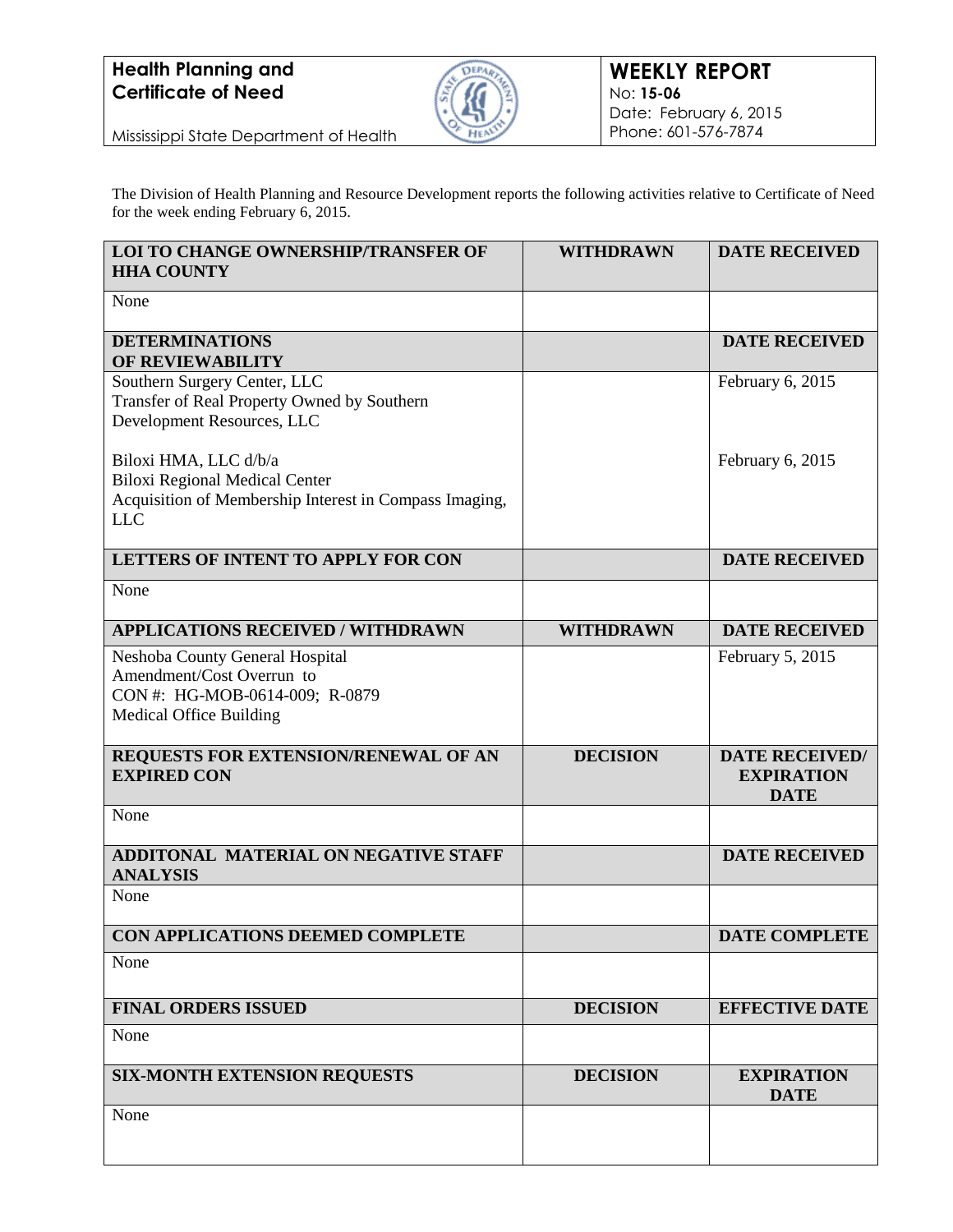

### **WEEKLY REPORT** No: **15-06** Date: February 6, 2015 Phone: 601-576-7874

Mississippi State Department of Health

| <b>HEARINGS DURING THE COURSE OF REVIEW</b>                                                                                                                                                                                                          | <b>REQUESTED</b>   | <b>DATE</b><br><b>SCHEDULED</b> |
|------------------------------------------------------------------------------------------------------------------------------------------------------------------------------------------------------------------------------------------------------|--------------------|---------------------------------|
| <b>CON Review Number: ASC-NIS-0614-008</b><br>Madison Physician Surgery Center<br>Establishment of a Multi-Specialty Ambulatory Surgery<br>Center<br>Capital Expenditure: \$1,869,414.00<br>Location: Madison, Madison County, Mississippi           |                    |                                 |
| Requestor(s): Madison Physician Surgery Center                                                                                                                                                                                                       | September 10, 2014 | To Be Scheduled                 |
| CON Review: NH-CRF-0512-011<br>Hinds County Nursing & Rehabilitation Center, LLC<br>Construction/Relocation and Replacement of 119 Nursing<br>Home Beds/Services<br>Capital Expenditure: \$9,650,798<br>Location: Jackson, Hinds County, Mississippi |                    |                                 |
| Requestor: WCRL, LLC d/b/a Willow Creek Retirement<br>Center                                                                                                                                                                                         | October 17, 2012   | To Be Scheduled                 |
| CON Review: HG-RLS-1210-039<br>Patients' Choice Medical Center, Raleigh<br>Lease/Relocation of 10 Chemical Dependency Beds &<br>Offering of Adult Chemical Dependency Services<br>Capital Expenditure: \$58,400                                      |                    |                                 |
| Requestor: Alliance Health Center, Meridian                                                                                                                                                                                                          | March 16, 2011     | To Be Scheduled                 |
| CON Review: FSF-NIS-0610-025<br>Gumtree Imaging, LLC Tupelo<br>Acquisition/Establishment and Offering of MRI Services<br>Capital Expenditure: \$1,090,000                                                                                            |                    |                                 |
| Requestor: The Imaging Center at Gloster Creek Village                                                                                                                                                                                               | August 26, 2010    | To Be Scheduled                 |
| CON Review: ESRD-NIS-0908-031<br>Fresenius Medical Care-Calhoun City<br>Establish/Const of a 6-Station ESRD Facility in<br><b>Calhoun County</b><br>Capital Expenditure: \$462,471                                                                   |                    |                                 |
| <b>Requestor: Fresenius Medical Care</b>                                                                                                                                                                                                             | March 9, 2010      | To Be Scheduled                 |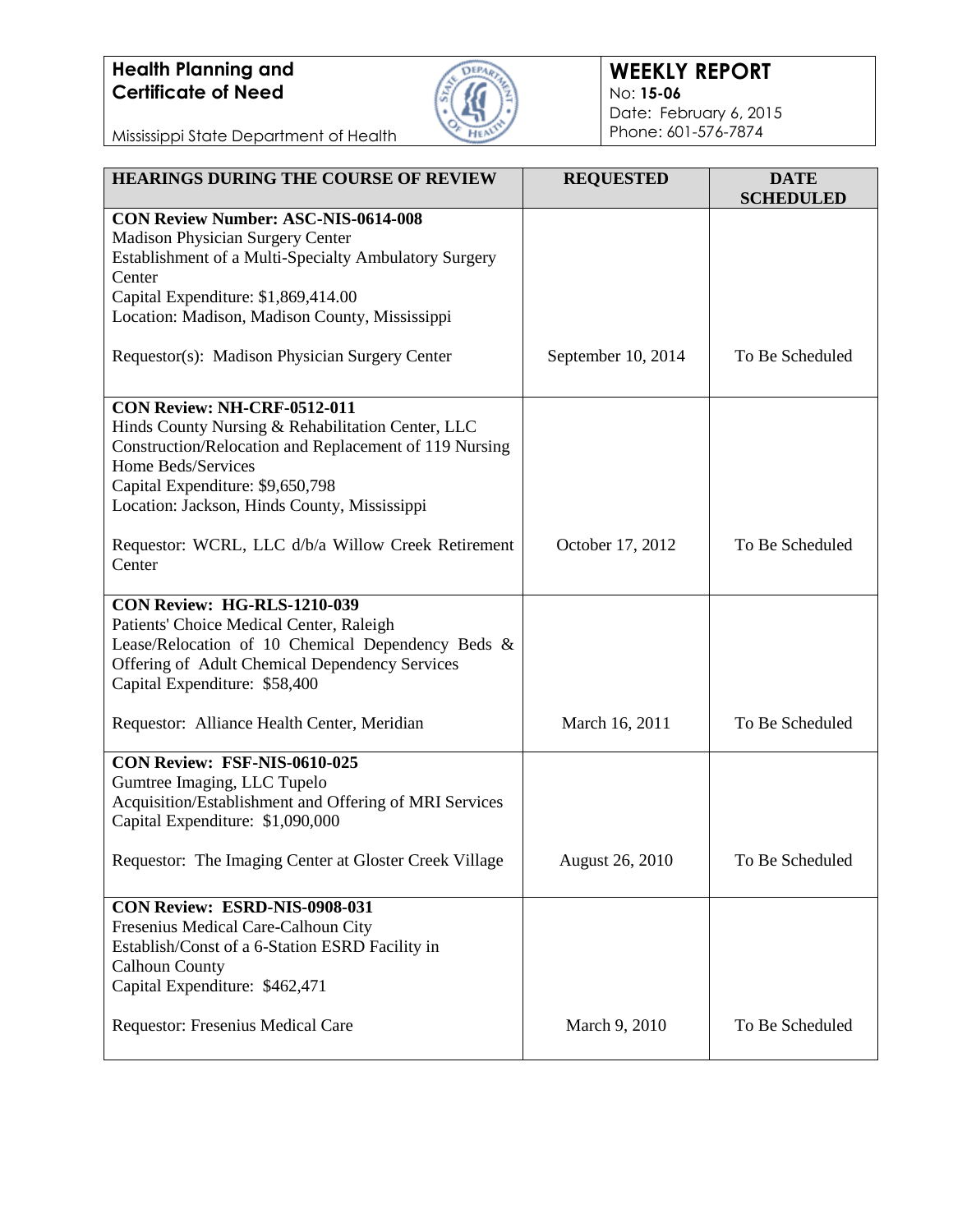

### **WEEKLY REPORT** No: **15-06** Date: February 6, 2015 Phone: 601-576-7874

Mississippi State Department of Health

| CON Review: ESRD-NIS-0908-034                         |                  |                                 |
|-------------------------------------------------------|------------------|---------------------------------|
| Fresenius Medical Care-West Point                     |                  |                                 |
| Establish/Const of a 10-Station ESRD Facility in      |                  |                                 |
| Clay County                                           |                  |                                 |
| Capital Expenditure: \$380,000                        |                  |                                 |
| Requestor: Fresenius Medical Care                     | March 9, 2010    | To Be Scheduled                 |
| CON Review: ESRD-NIS-0908:035                         |                  |                                 |
| Fresenius Medical Care-Water Valley                   |                  |                                 |
| Establish/Const. of a 6-Station ESRD facility in      |                  |                                 |
| Yalobusha County                                      |                  |                                 |
| Capital Expenditure: \$462,471                        |                  |                                 |
| Requestor: Fresenius Medical Care                     | March 9, 2010    | To Be Scheduled                 |
| <b>CON Review: FSF-NIS-0808-024</b>                   |                  |                                 |
| Advanced Medical Imaging of Greenville, LLC           |                  |                                 |
| Provision of MRI Services in Washington County        |                  |                                 |
| Capital Expenditure: \$0                              |                  |                                 |
|                                                       |                  |                                 |
| Requestor: Delta Regional Medical Center              | December 3, 2008 | To Be Scheduled                 |
| CON Review: FSF-NIS-0807-018                          |                  |                                 |
| Desoto Imaging and Diagnostics, LLC                   |                  |                                 |
| <b>Establishment of Mobile PET Services</b>           |                  |                                 |
| Capital Expenditure: \$0                              |                  |                                 |
|                                                       |                  |                                 |
| Requestor: Baptist Memorial Hospital - DeSoto         | December 3, 2007 | To Be Scheduled                 |
| CON Review: HG-NIS-1206-038                           |                  |                                 |
| Laird Hospital, Inc.                                  |                  |                                 |
| Offering of MRI Services at Rush Medical Clinic,      |                  |                                 |
| Philadelphia                                          |                  |                                 |
| Capital Expenditure: \$14,500                         |                  |                                 |
| Requestors: Neshoba County General Hospital & InSight | May 2, 2007      | To Be Scheduled                 |
| <b>Health Corporation</b>                             |                  |                                 |
| <b>CON Review: FSF-NIS-1006-031</b>                   |                  |                                 |
| Starkville Orthopedic Clinic, Starkville              |                  |                                 |
| Acquisition of MRI Equipment and Offering of Open     |                  |                                 |
| <b>Orthopedic MRI Services</b>                        |                  |                                 |
| Capital Expenditure: \$802,060                        |                  |                                 |
| Requestor: Oktibbeha County Hospital                  | January 16, 2007 | To Be Scheduled                 |
|                                                       |                  |                                 |
| OTHER HEARINGS DURING THE COURSE OF<br><b>REVIEW</b>  | <b>REQUESTED</b> | <b>DATE</b><br><b>SCHEDULED</b> |
| None                                                  |                  |                                 |
|                                                       |                  |                                 |